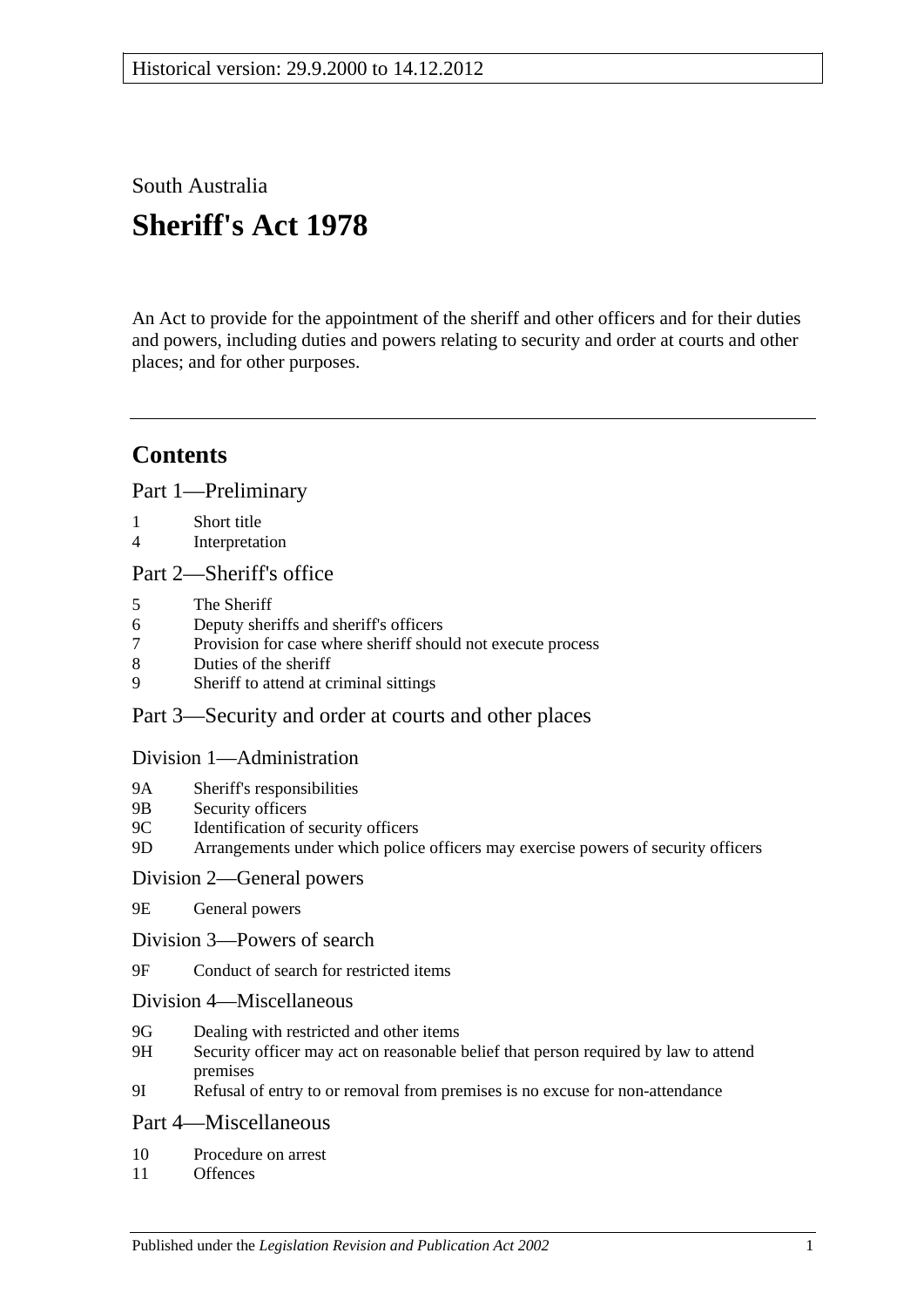- 12 [Immunity](#page-10-0)
- 14 [Sheriff not disqualified from being justice of the peace](#page-10-1)
- 15 [No licence required for the purpose of sheriff's sales](#page-10-2)
- 15A [Non-derogation](#page-10-3)
- 16 [Regulations](#page-10-4)

[Legislative history](#page-12-0)

### <span id="page-1-0"></span>**The Parliament of South Australia enacts as follows:**

## **Part 1—Preliminary**

#### <span id="page-1-1"></span>**1—Short title**

This Act may be cited as the *Sheriff's Act 1978*.

#### <span id="page-1-2"></span>**4—Interpretation**

(1) In this Act, unless the contrary intention appears—

*Administrator* means the person for the time being holding or acting in the office of the State Courts Administrator under the *[Courts Administration Act](http://www.legislation.sa.gov.au/index.aspx?action=legref&type=act&legtitle=Courts%20Administration%20Act%201993) 1993*;

*court* means—

- (a) the Supreme Court; or
- (b) the District Court; or
- (ba) the Environment, Resources and Development Court; or
- (c) the Magistrates Court; or
- (d) the Youth Court of South Australia;

*judge* includes a magistrate or a justice;

*participating body* means—

- (a) a participating court within the meaning of the *[Courts Administration](http://www.legislation.sa.gov.au/index.aspx?action=legref&type=act&legtitle=Courts%20Administration%20Act%201993)  Act [1993](http://www.legislation.sa.gov.au/index.aspx?action=legref&type=act&legtitle=Courts%20Administration%20Act%201993)*;
- (b) a person or body declared by regulation to be a participating body;

*premises of a participating body* means any premises or place occupied by a participating body in connection with its operations (whether on a permanent or temporary basis) and includes any premises or place at which the body is conducting a view or inspection for the purposes of proceedings;

#### *principal officer*—

- (a) in relation to a participating body that is a participating court within the meaning of the *[Courts Administration Act](http://www.legislation.sa.gov.au/index.aspx?action=legref&type=act&legtitle=Courts%20Administration%20Act%201993) 1993*—means the judicial head of the participating court;
- (b) in relation to any other participating body—means the officer designated by regulation as the principal officer of the body for the purposes of this Act;

*proceedings* includes any form of inquiry, examination or proceeding conducted by or before a participating body;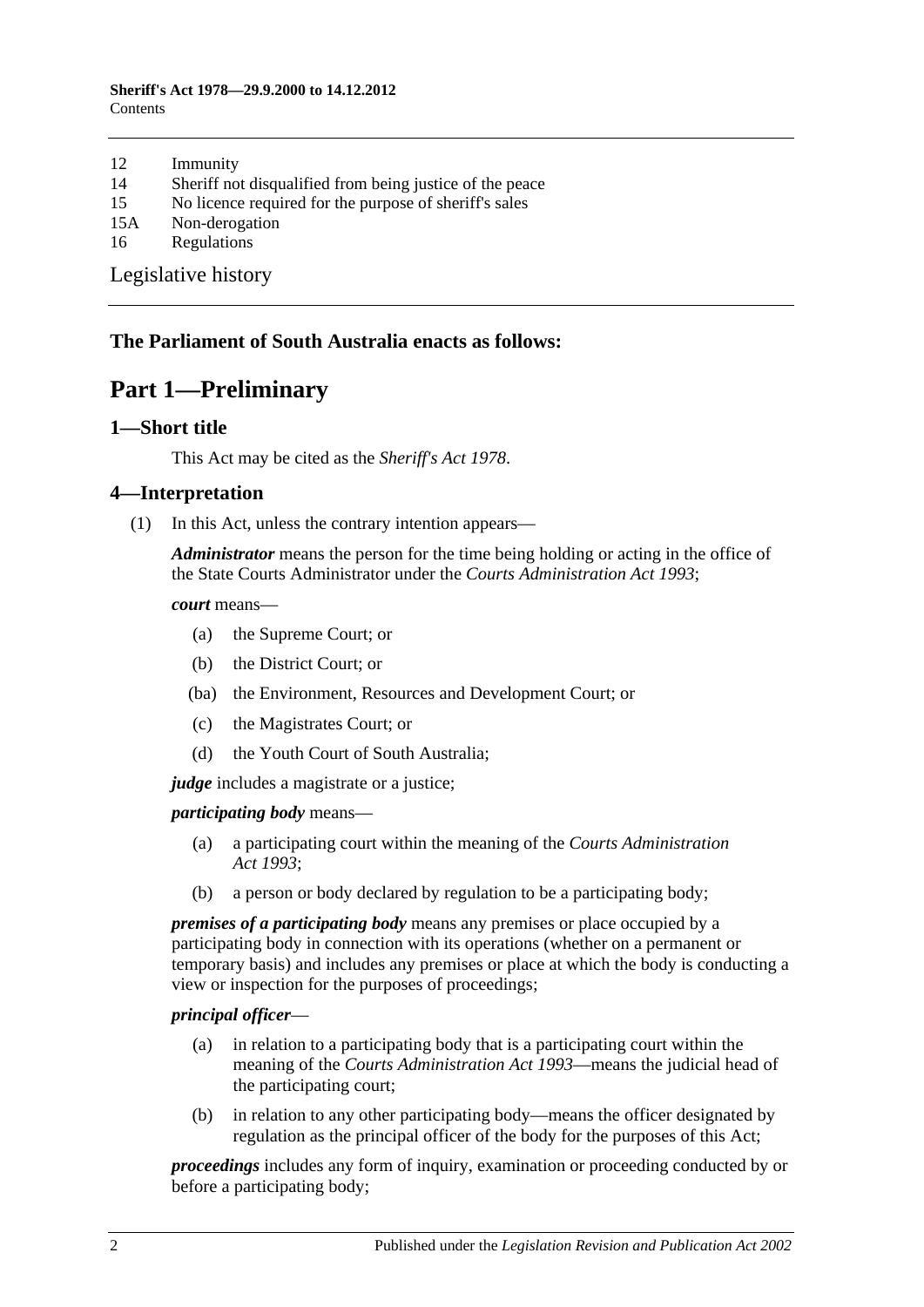*restricted item* means—

- (a) an explosive, an explosive device or an incendiary device;
- (b) a dangerous article, firearm, offensive weapon or prohibited weapon, in each case within the meaning of section 15 of the *[Summary Offences Act](http://www.legislation.sa.gov.au/index.aspx?action=legref&type=act&legtitle=Summary%20Offences%20Act%201953) 1953*;
- (c) an item that a person is prohibited from using or possessing while on the premises (or a particular part of the premises) of a participating body by rules of the body or by direction of the body or a member of the body given generally or in a specific case;
- (d) any other item that is reasonably capable of being used to jeopardise the security of persons or property or the orderly conduct of proceedings;

#### *security officer* means—

- (a) the sheriff;
- (b) a deputy sheriff;
- (c) a sheriff's officer appointed by the sheriff to be a security officer;
- (d) a police officer authorised in accordance with an arrangement under [section](#page-5-0) 9D to exercise the powers of a security officer.
- (2) For the purposes of this Act, a person is required by law to attend the premises of a participating body if, and only if—
	- (a) the person is brought to the premises in lawful custody; or
	- (b) the person attends the premises as required by the terms or conditions of a bail agreement; or
	- (c) the person attends the premises in obedience to an order, summons, subpoena, or any other process having the same effect as a summons or subpoena, made or issued by the participating body or a member or officer of the participating body; or
	- (d) the person attends the premises in obedience to a summons under the *[Juries](http://www.legislation.sa.gov.au/index.aspx?action=legref&type=act&legtitle=Juries%20Act%201927)  Act [1927](http://www.legislation.sa.gov.au/index.aspx?action=legref&type=act&legtitle=Juries%20Act%201927)*.

## <span id="page-2-0"></span>**Part 2—Sheriff's office**

### <span id="page-2-1"></span>**5—The Sheriff**

- (1) There will be a sheriff.
- (2) The sheriff will be an officer of the Supreme Court.
- (3) The sheriff will be appointed under the *[Courts Administration Act](http://www.legislation.sa.gov.au/index.aspx?action=legref&type=act&legtitle=Courts%20Administration%20Act%201993) 1993*.
- (4) A person cannot be appointed as sheriff, nor can a person holding that office be dismissed or reduced in status after appointment, except on the recommendation, or with the concurrence, of the Chief Justice of the Supreme Court.

### <span id="page-2-2"></span>**6—Deputy sheriffs and sheriff's officers**

(1) There will be such deputy sheriffs and sheriff's officers (appointed under the *[Courts](http://www.legislation.sa.gov.au/index.aspx?action=legref&type=act&legtitle=Courts%20Administration%20Act%201993)  [Administration Act](http://www.legislation.sa.gov.au/index.aspx?action=legref&type=act&legtitle=Courts%20Administration%20Act%201993) 1993*) as are necessary to assist the sheriff in the performance of his or her duties.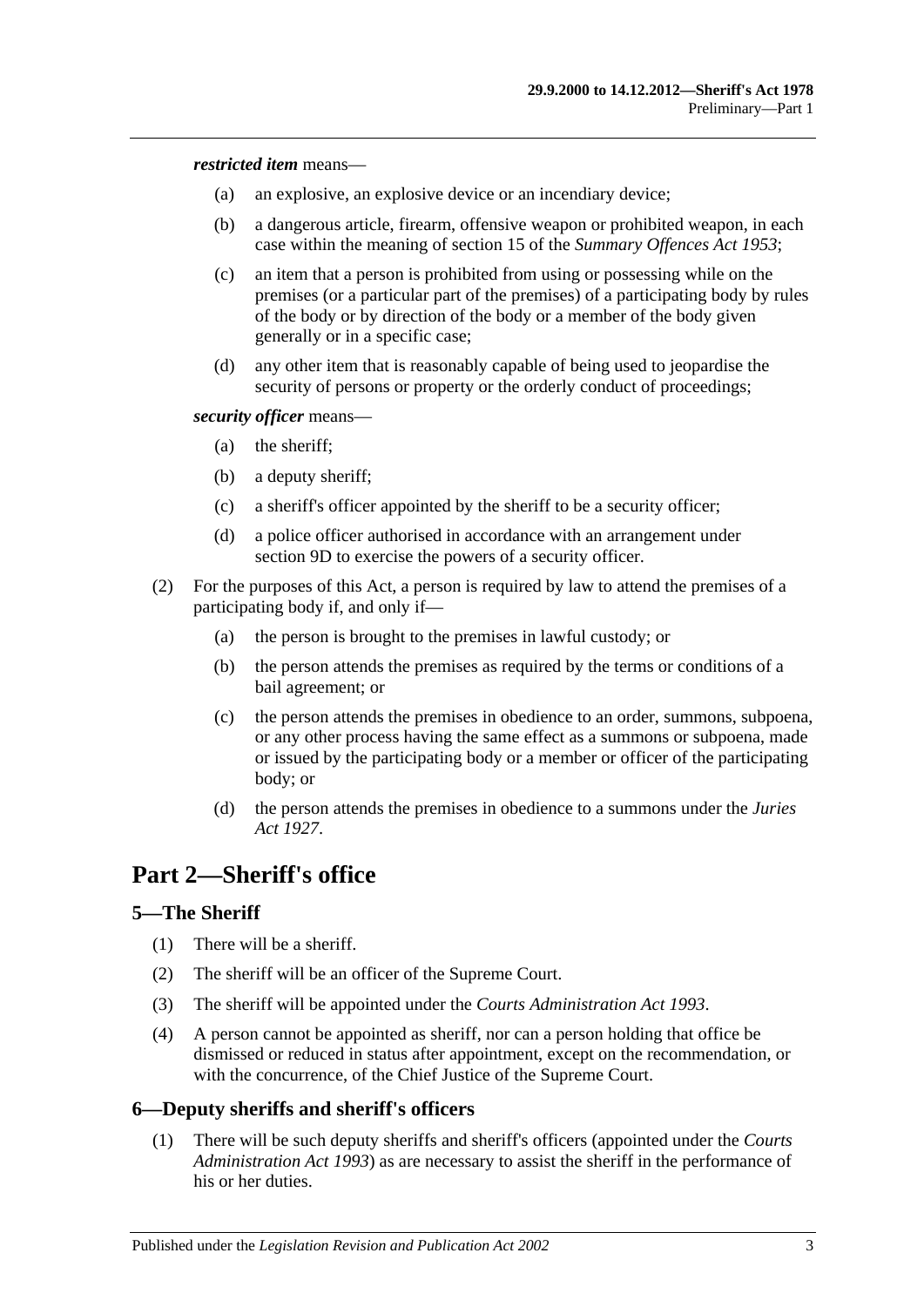- (2) A person cannot be appointed as a deputy sheriff or sheriff's officer, nor can a person so appointed be dismissed or reduced in status after appointment, except on the recommendation, or with the concurrence, of the sheriff.
- <span id="page-3-3"></span>(3) The sheriff may, by instrument in writing, appoint any person to be a deputy sheriff or sheriff's officer—
	- (a) for the purposes of a particular proceeding; or
	- (b) for the period specified in the instrument.
- (4) A person appointed under [subsection](#page-3-3) (3) is not, by virtue of that appointment, a Public Service employee and is to be appointed on terms and conditions approved by the State Courts Administration Council.
- (5) A deputy sheriff has, in relation to any matter within the scope of his or her appointment, the powers, duties and immunities of the sheriff, but is subject to direction by the sheriff.

#### <span id="page-3-4"></span><span id="page-3-0"></span>**7—Provision for case where sheriff should not execute process**

- (1) Where—
	- (a) the sheriff is unable, for any reason, to carry out any duties; or
	- (b) it is for any other reason expedient to exercise the powers conferred by this subsection,

a court or a judge may appoint a fit and proper person to execute any process, or to carry out the duties of the sheriff in relation to any matter.

- <span id="page-3-5"></span>(2) Where—
	- (a) any process is directed against the sheriff; or
	- (b) it is otherwise improper for the sheriff to execute any process,

the court or a judge may appoint any fit and proper person to execute that process.

(3) A person appointed pursuant to [subsection](#page-3-4) (1) or [\(2\)](#page-3-5) has, in relation to any matter within the scope of the person's appointment, the powers, duties and immunities of the sheriff.

### <span id="page-3-1"></span>**8—Duties of the sheriff**

The sheriff must—

- (a) execute or cause to be executed all process, civil or criminal, directed to the sheriff by a court; and
- (b) perform all other duties imposed on the sheriff by or under an Act; and
- (c) observe and carry out any direction of a court.

#### <span id="page-3-2"></span>**9—Sheriff to attend at criminal sittings**

- (1) The sheriff must—
	- (a) attend personally; or
	- (b) cause one of the sheriff's officers to attend,

any criminal session of a court.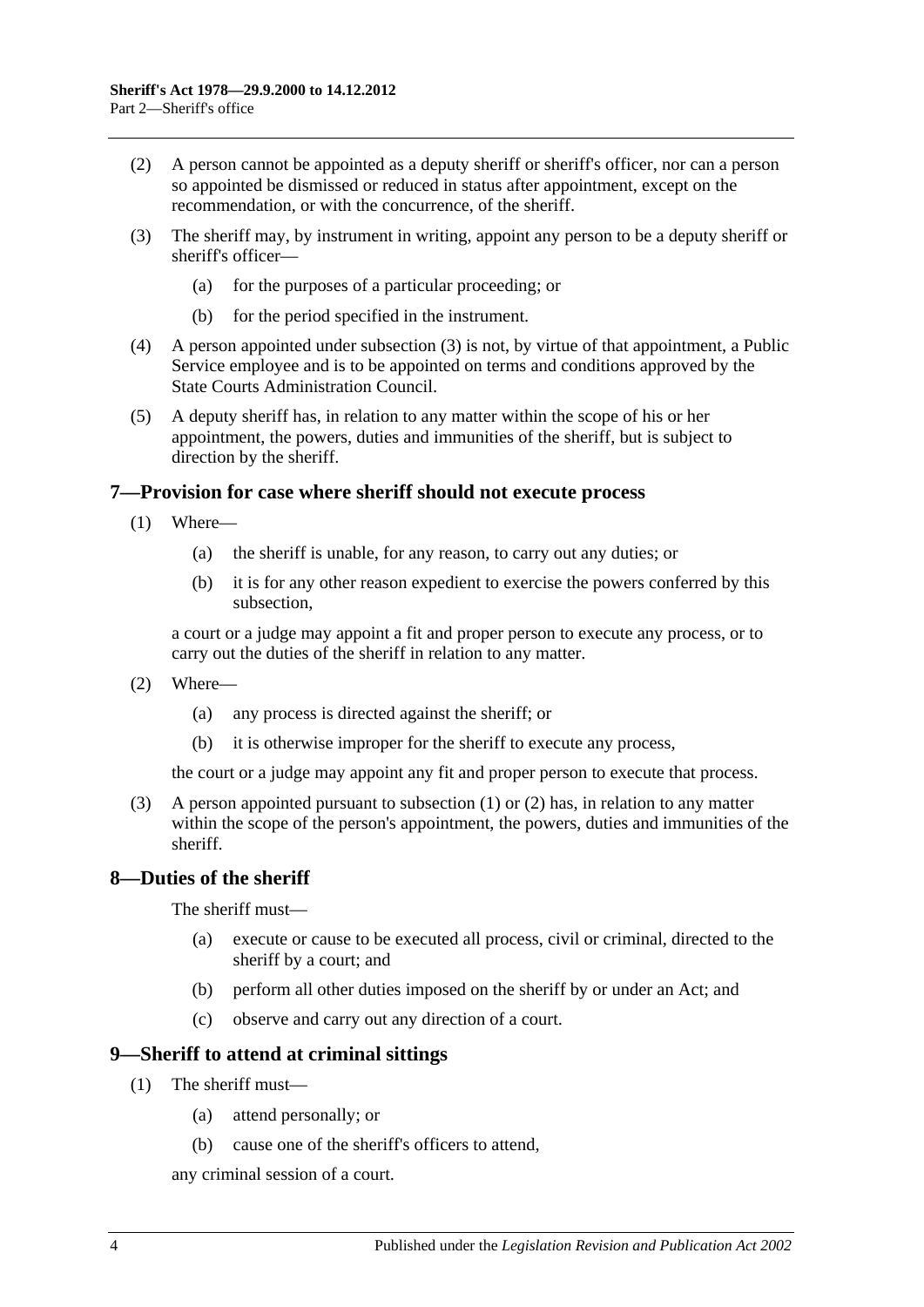- (2) The sheriff must, at the request of a court—
	- (a) attend personally; or
	- (b) cause one of the sheriff's officers to attend,

any sittings of that court.

## <span id="page-4-0"></span>**Part 3—Security and order at courts and other places**

### <span id="page-4-1"></span>**Division 1—Administration**

#### <span id="page-4-2"></span>**9A—Sheriff's responsibilities**

The sheriff is responsible to the principal officer of a participating body for providing assistance in the maintenance of security and orderly conduct at the premises of the body.

#### <span id="page-4-5"></span><span id="page-4-3"></span>**9B—Security officers**

- (1) The sheriff may appoint sheriff's officers as security officers.
- (2) An appointment under [subsection](#page-4-5) (1) may be made subject to conditions limiting the powers exercisable by the security officer.
- (3) The sheriff may, by notice in writing to a security officer—
	- (a) vary or revoke a condition of the appointment or impose a condition; or
	- (b) revoke the appointment.
- (4) If a person appointed as a security officer ceases to be a sheriff's officer, the person's appointment as a security officer is revoked.

#### <span id="page-4-4"></span>**9C—Identification of security officers**

- (1) A security officer appointed by the sheriff must be issued with an identity card in a form approved by the Administrator—
	- (a) containing a photograph of the person and the person's name or a unique identification code; and
	- (b) stating that the person is a security officer under this Act.
- (2) If the powers of a security officer have been limited by condition, the identity card must contain a statement of those limitations.
- (3) A security officer must, at the request of a person in relation to whom the officer intends to exercise any powers under this Act or any other Act, produce his or her identity card for inspection by the person.
- (4) If a person in possession of an identity card issued to the person under this section ceases to be a security officer, the person must forthwith return the identity card to the sheriff.

Maximum penalty: \$1 250.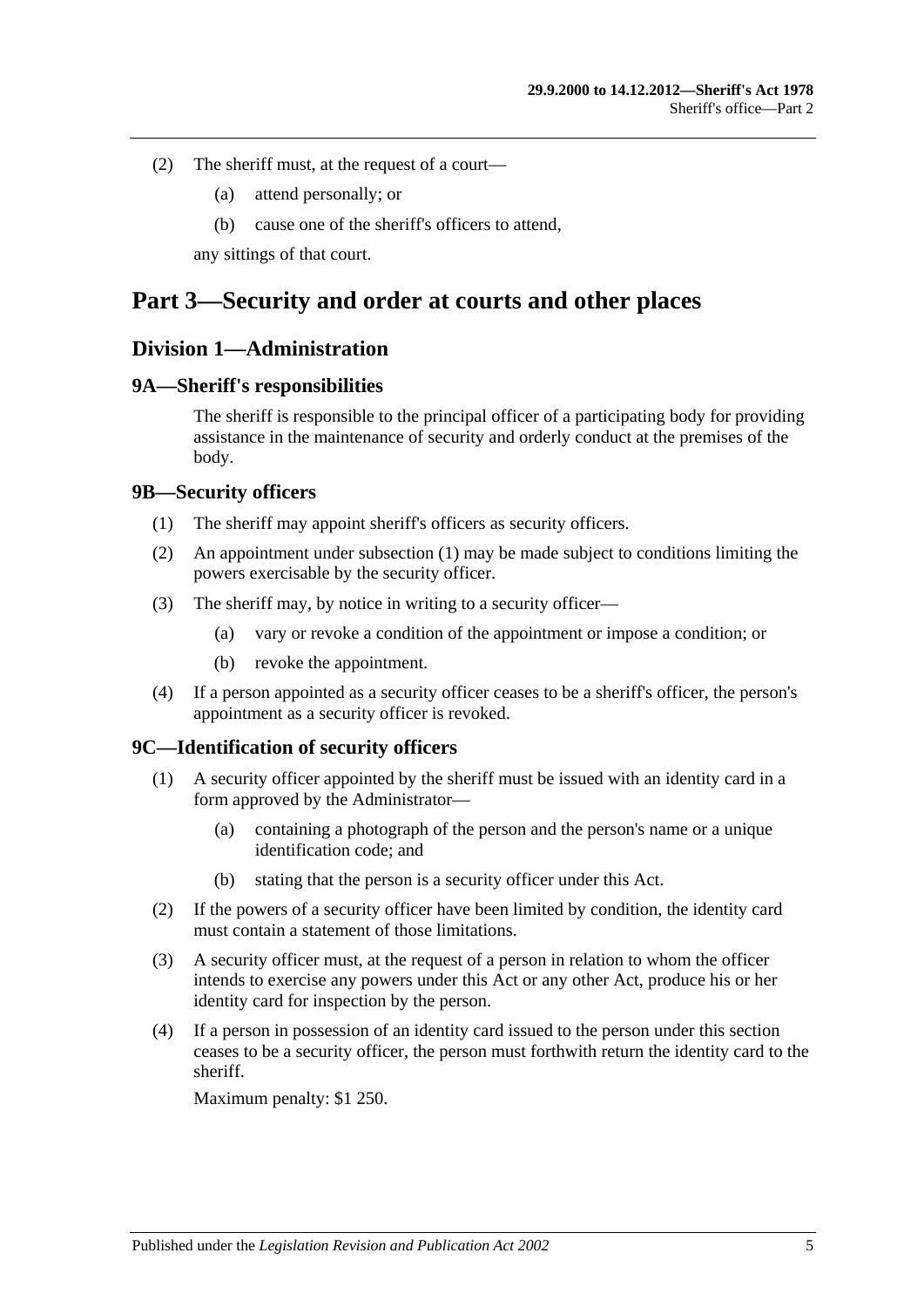## <span id="page-5-0"></span>**9D—Arrangements under which police officers may exercise powers of security officers**

- <span id="page-5-3"></span>(1) The sheriff may enter into an arrangement with the Commissioner of Police under which police officers are authorised (without appointment) to exercise the powers of security officers on a temporary basis.
- (2) In exercising powers pursuant to such an arrangement, a police officer is responsible to the sheriff.
- (3) In any proceedings an apparently genuine document purporting to be a certificate of the sheriff certifying that a specified police officer was authorised for a specified period or at a specified time or in specified circumstances to exercise the powers of a security officer in accordance with an arrangement under [subsection](#page-5-3) (1) constitutes proof, in the absence of proof to the contrary, of the matters so certified.

## <span id="page-5-1"></span>**Division 2—General powers**

### <span id="page-5-2"></span>**9E—General powers**

- <span id="page-5-4"></span>(1) A security officer may, subject to the conditions of the officer's appointment, exercise the following powers:
	- (a) the officer may give a person on or within the precincts of the premises of a participating body reasonable directions for the purposes of maintaining or restoring security or orderly conduct at the premises or for securing the safety of any person arriving at, attending or departing from the premises;
	- (b) if a person refuses to comply with a direction given under [paragraph](#page-5-4) (a) or a person on or within the precincts of the premises of a participating body is behaving in an unlawful manner, the officer may—
		- (i) refuse the person entry to or remove the person from the premises or part of the premises of the participating body using only such force as is reasonably necessary for the purpose; or
		- (ii) cause the person to be detained and handed over into the custody of a police officer as soon as reasonably practicable;
	- (c) the officer may assist in bringing a person who is in lawful custody to the premises of a participating body, or in taking a person who is in lawful custody from the premises of a participating body to a place at which the person is being or is to be detained;
	- (d) the officer may take into custody a person who is on the premises of a participating body and whose release on bail is revoked by the body;
	- (e) the officer may keep in custody a person who is on the premises of a participating body and who is in lawful custody or surrenders himself or herself into the custody of the body;
	- (f) the officer may, without warrant, arrest a person who—
		- (i) escapes from the custody of a security officer; or
		- (ii) appears to have escaped from lawful custody while on, or being brought to or taken from, the premises of a participating body;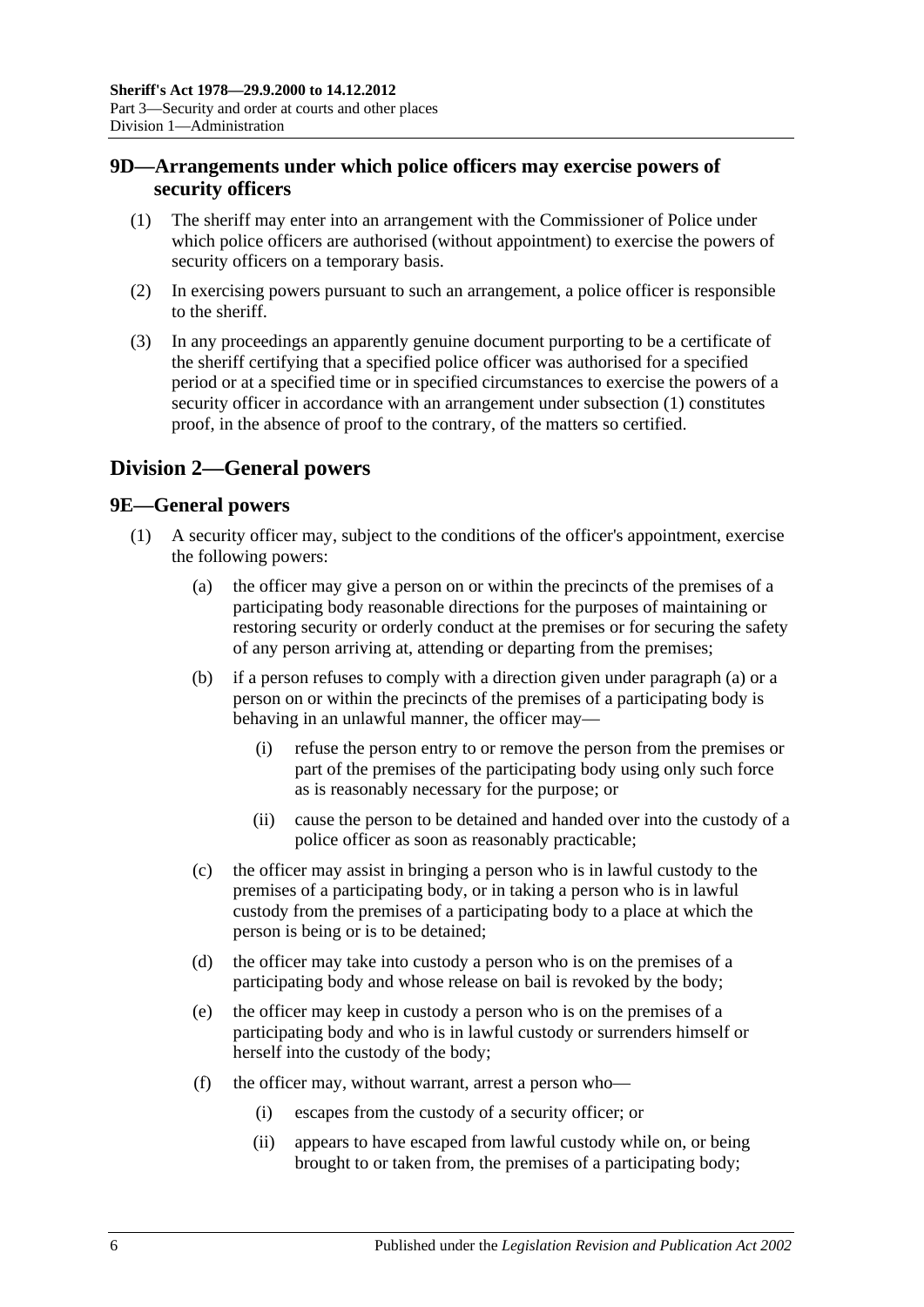- (g) the officer may, at the direction of a participating body or a member of a participating body—
	- (i) keep in custody any person who is to appear before the body and who is on the premises of the body;
	- (ii) restrain a person appearing before the body or take other action for the purposes of maintaining or restoring security or orderly conduct in proceedings before the body;
- <span id="page-6-2"></span>(h) if specified persons are not entitled to attend proceedings before a participating body or the proceedings are not open to the public—
	- (i) the officer may require any person on or about to enter a part of the premises of a participating body where the proceedings are being or are to be conducted to provide information reasonably required for the purposes of determining whether the person is entitled to attend the proceedings; and
	- (ii) if a person refuses to comply with a requirement under [subparagraph](#page-6-2) (i) or the officer believes on reasonable grounds that a person is not entitled to attend the proceedings, the officer may refuse the person entry to or remove the person from the premises of the participating body, or the part of the premises where the proceedings are being or are to be conducted, using only such force as is reasonably necessary for the purpose.
- (2) A person who refuses to comply with a direction of a security officer given under [subsection](#page-5-4)  $(1)(a)$  is guilty of an offence.

Maximum penalty: \$2 500 or imprisonment for 6 months.

## <span id="page-6-0"></span>**Division 3—Powers of search**

### <span id="page-6-4"></span><span id="page-6-1"></span>**9F—Conduct of search for restricted items**

- <span id="page-6-6"></span><span id="page-6-5"></span><span id="page-6-3"></span>(1) A security officer may, subject to the conditions of the officer's appointment, exercise the following powers in relation to a person who is on or about to enter the premises of a participating body:
	- (a) the officer may require the person—
		- (i) to submit to a search of the person for the presence of restricted items by means of a scanning device;
		- (ii) to allow the person's possessions to be searched for the presence of restricted items by means of a scanning device or by a physical search;
		- (iii) to do anything reasonably necessary for the purposes of a search under this paragraph;
	- (b) the officer may require the person to inform the officer whether or not the person is required by law to attend the premises;
	- (c) if the person is required by law to attend the premises, the officer may require the person—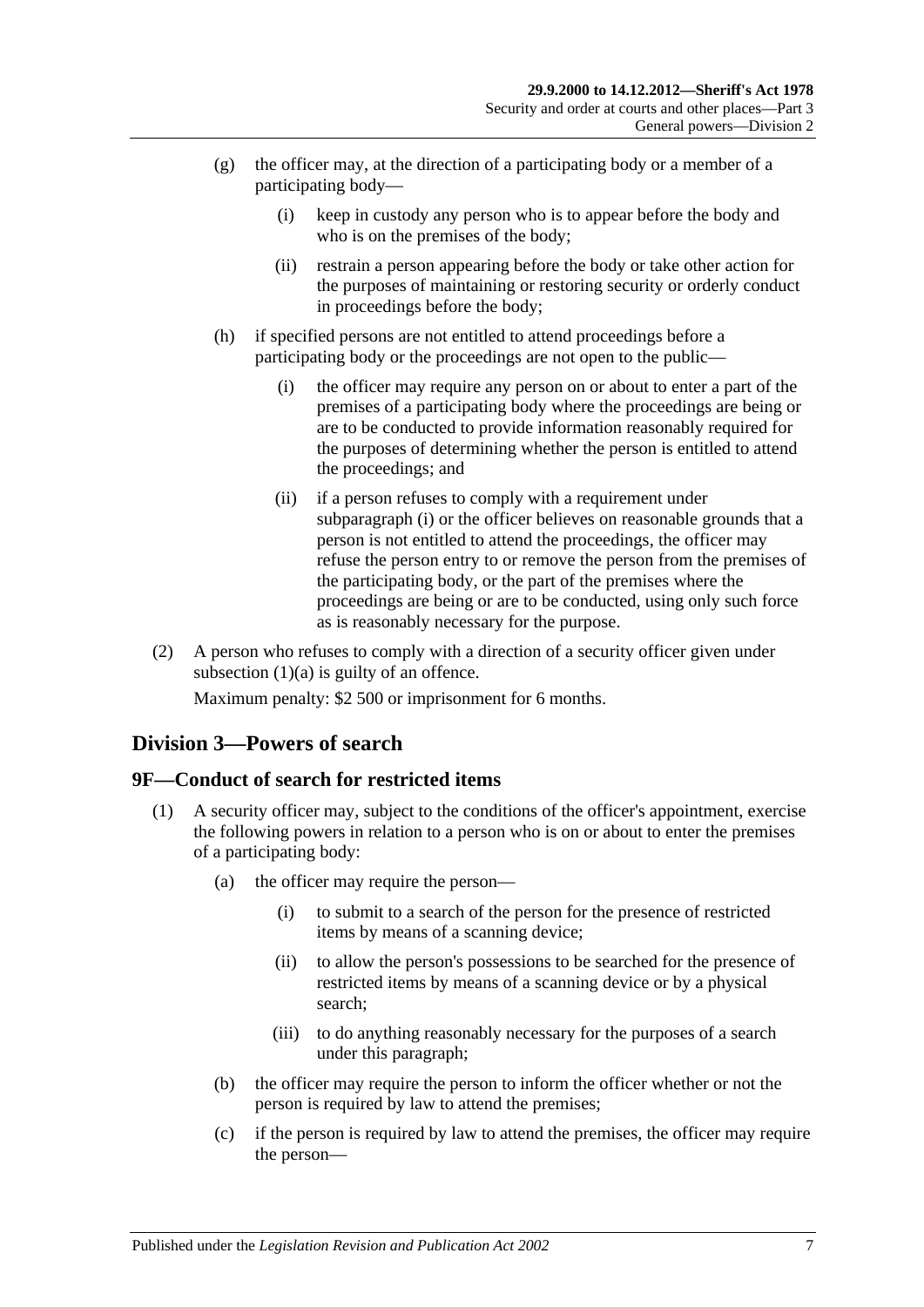- (i) to submit to a physical search of the person for the presence of restricted items;
- (ii) to do anything reasonably necessary for the purposes of the search;
- <span id="page-7-0"></span>(d) if there are reasonable grounds for suspecting that a restricted item is in the clothing or on the body of the person, the officer may require the person—
	- (i) to produce the item for inspection;
	- (ii) to submit to a physical search of the person for the presence of restricted items;
	- (iii) to do anything reasonably necessary for the purposes of the search.
- <span id="page-7-1"></span>(2) The following provisions apply to a search of a person by means of a scanning device carried out under this section:
	- (a) the search must be conducted by use of an electronic or mechanical scanning device designed to be used without coming into contact with the body of the person the subject of the search;
	- (b) without limiting the requirements that may be made under [subsection](#page-6-3)  $(1)(a)(iii)$ , the person may be required—
		- (i) to remove all items from the pockets of the person's clothing; or
		- (ii) to adopt certain postures;
	- (c) the person cannot be required to remove clothing or to open his or her mouth and nothing may be introduced into an orifice of the person's body;
	- (d) the search must be carried out expeditiously and in a manner that avoids undue humiliation of the person.
- (3) The following provisions apply to a search of possessions by means of a scanning device, or by a physical search, carried out under this section:
	- (a) without limiting the requirements that may be made under [subsection](#page-6-3)  $(1)(a)(iii)$ , the person may be required—
		- (i) to hand over bags or possessions to the officer; or
		- (ii) to open bags or other possessions or to allow bags or other possessions to be opened;
	- (b) the search must be carried out expeditiously.
- (4) The following provisions apply to a physical search of a person carried out under this section:
	- (a) without limiting the requirements that may be made under [subsection](#page-7-0)  $(1)(c)(ii)$  or  $(d)(iii)$ , the person may be required—
		- (i) to remove all items from the pockets of the person's clothing; or
		- (ii) to open his or her mouth; or
		- (iii) to adopt certain postures; or
		- (iv) to remove outer clothing including footwear and headwear; or
		- (v) to submit to being frisked;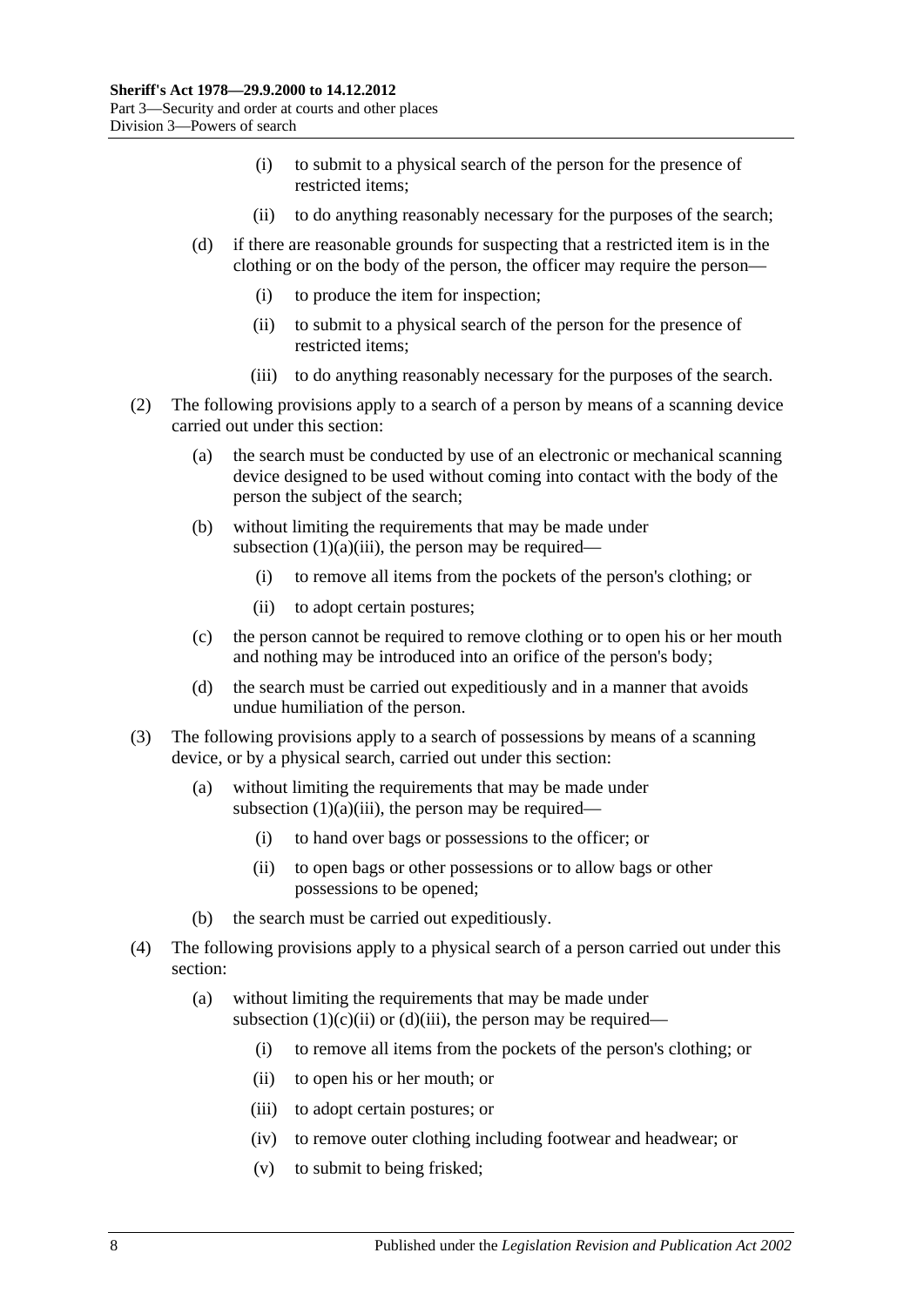- (b) the person cannot be required to remove inner clothing or underwear and nothing may be introduced into an orifice (including the mouth) of the person's body;
- (c) except in circumstances where it is not practicable—
	- (i) at least two persons (apart from the person being searched) must be present at all times during the search; and
	- (ii) the search of the person must be carried out by an officer of the same sex as the person;
- (d) the search must be carried out expeditiously and in a manner that avoids undue humiliation of the person and, as far as reasonably practicable, avoids offending cultural values or religious beliefs genuinely held by the person.
- (5) If a person does not comply with a requirement made under [subsection](#page-6-4) (1), a security officer may—
	- (a) in the case of a person who is required by law to attend the premises—
		- (i) refuse the person entry to or remove the person from the premises or part of the premises, using only such force as is reasonably necessary for the purpose; or
		- (ii) detain the person and apply reasonable force to secure compliance with the requirement or to remove an item required to be produced (but force cannot be applied to open the person's mouth, or to remove anything from the person's mouth, except by or under the supervision of a registered medical practitioner);
	- (b) in any other case—refuse the person entry to or remove the person from the premises or part of the premises, using only such force as is reasonably necessary for the purpose.
- (6) Failure of a person to comply with a requirement made under [subsection](#page-6-5)  $(1)(a)$  does not of itself constitute grounds for suspecting that there is a restricted item in the clothing or on the body of the person.
- (7) If a person refuses to comply with a requirement made under [subsection](#page-6-6)  $(1)(b)$ , the person will be taken, for the purposes of this Part, to be required by law to attend the premises whether or not that is in fact the case.

## <span id="page-8-0"></span>**Division 4—Miscellaneous**

## <span id="page-8-3"></span><span id="page-8-1"></span>**9G—Dealing with restricted and other items**

If a security officer finds, in the possession of a person who is on or about to enter the premises of a participating body—

- (a) a restricted item; or
- <span id="page-8-4"></span>(b) an item that the officer believes on reasonable grounds to be a restricted item; or
- <span id="page-8-2"></span>(c) an item that the officer believes on reasonable grounds to be in the unlawful possession of the person,

the following provisions apply: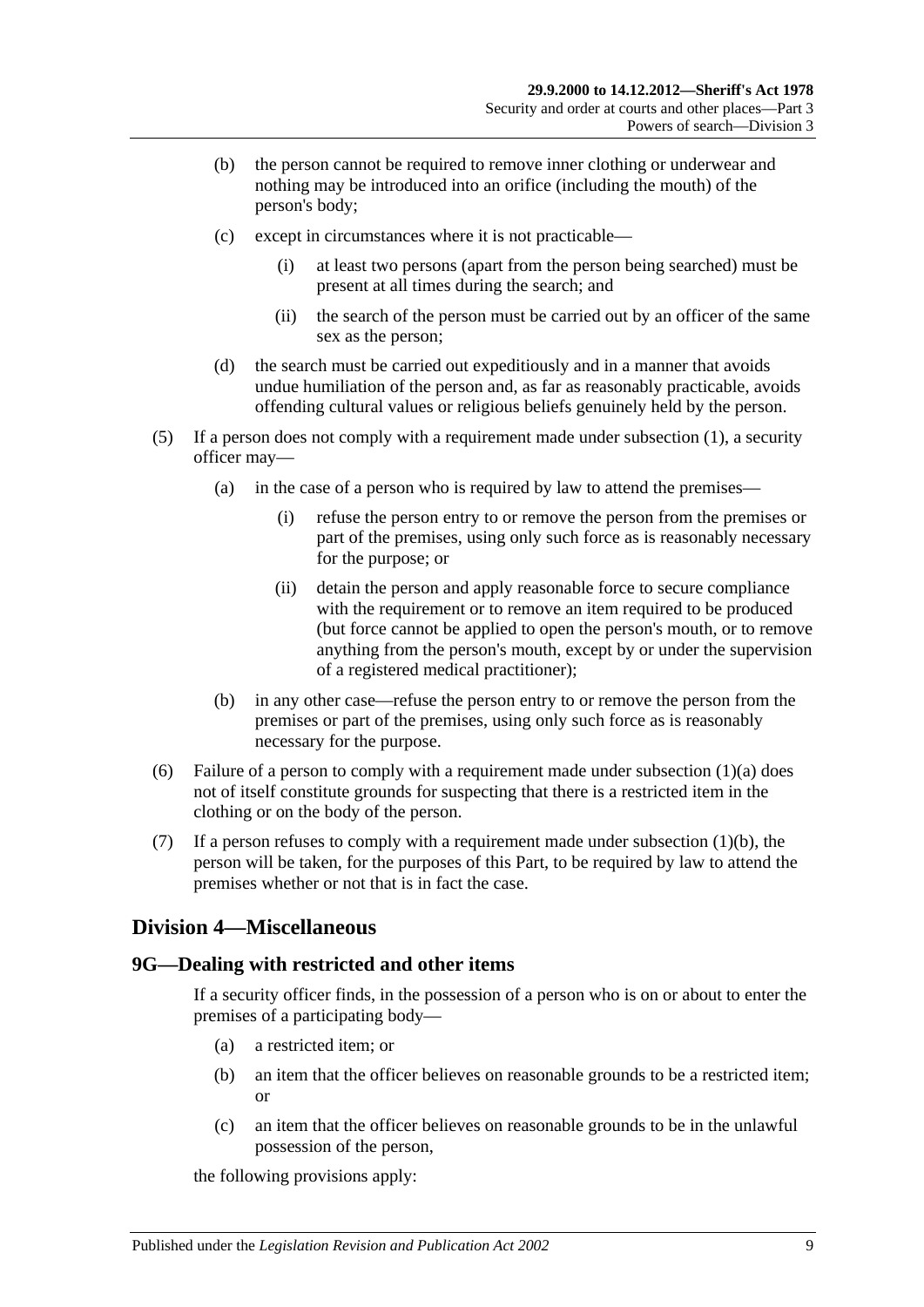- (d) the officer may refuse the person entry to or remove the person from the premises or part of the premises, using only such force as is reasonably necessary for the purpose;
- (e) the officer may, where the person is in possession of an item referred to in [paragraph](#page-8-2) (c), cause the person and the item to be detained and handed over into the custody of a police officer as soon as reasonably practicable;
- <span id="page-9-5"></span>(f) the officer may require the person to surrender the item;
- (g) if a person who is required by law to attend the premises refuses to comply with a requirement made under [paragraph](#page-9-5) (f), the officer may apply reasonable force to remove the item from the person's possession;
- (h) if an item is so surrendered or removed, the officer must—
	- (i) in the case of an item referred to in [paragraph](#page-8-3) (a) or [\(b\),](#page-8-4) cause it to be held in safe keeping while the person is on the premises;
	- (ii) in the case of an item referred to in [paragraph](#page-8-2) (c), cause the item to be handed over into the custody of a police officer as soon as reasonably practicable, together with any relevant information the officer may have.

### <span id="page-9-0"></span>**9H—Security officer may act on reasonable belief that person required by law to attend premises**

If a security officer believes on reasonable grounds that a person is required by law to attend the premises of a participating body, nothing done by the officer in relation to the person in the exercise or purported exercise of powers under this Part is rendered unlawful by reason of the fact that the person is not required by law to attend those premises.

### <span id="page-9-1"></span>**9I—Refusal of entry to or removal from premises is no excuse for non-attendance**

The fact that a person is lawfully refused entry to, or removed from, premises or a part of premises under this Part is not, for the purposes of any Act or law, an excuse for non-compliance with a requirement or undertaking to attend the premises.

## <span id="page-9-2"></span>**Part 4—Miscellaneous**

### <span id="page-9-3"></span>**10—Procedure on arrest**

Subject to any other Act, a person arrested by the sheriff, a deputy sheriff or a sheriff's officer pursuant to a process issued by a participating body, a member or officer of a participating body or a justice must be brought before the body specified in the process as soon as reasonably practicable and may be detained until that happens.

## <span id="page-9-6"></span><span id="page-9-4"></span>**11—Offences**

(1) A person who hinders or obstructs the sheriff, a deputy sheriff, a sheriff's officer, or a person assisting the sheriff, a deputy sheriff or a sheriff's officer in the performance or exercise of functions or powers conferred by this or any other Act (including powers conferred on a person in the capacity of security officer) is guilty of an offence.

Maximum penalty: \$2 500 or 6 months imprisonment.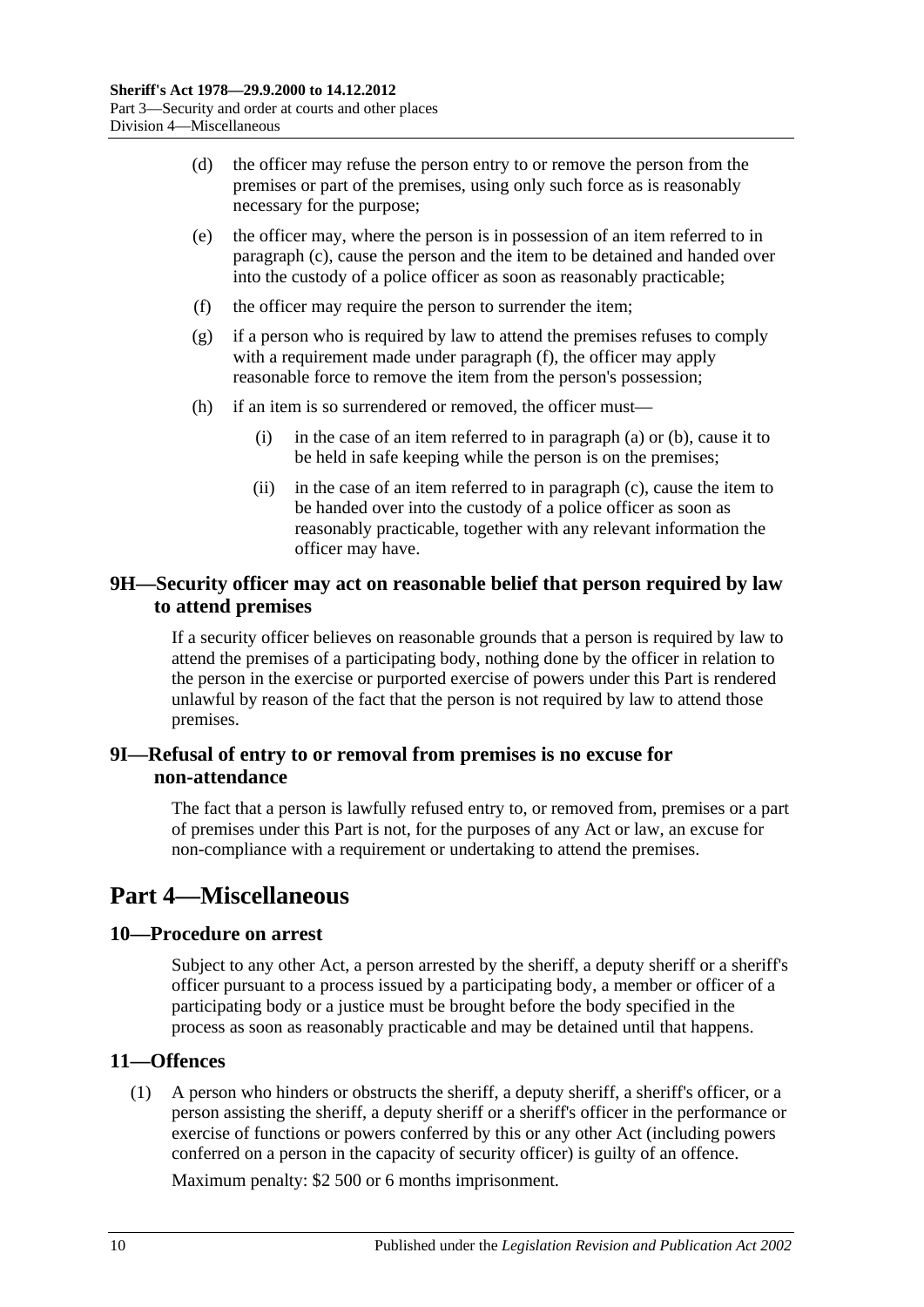- <span id="page-10-5"></span>(2) The sheriff, a deputy sheriff or a sheriff's officer, may arrest any person who commits an offence under [subsection](#page-9-6) (1).
- (3) A person arrested under [subsection](#page-10-5) (2) must be handed over into the custody of a police officer as soon as reasonably practicable and may be detained until that happens.
- (5) A person who falsely represents, by words or conduct, that he or she is the sheriff, a deputy sheriff, a sheriff's officer or a security officer, is guilty of an offence.

Maximum penalty: \$2 500 or 6 months imprisonment.

#### <span id="page-10-0"></span>**12—Immunity**

- (1) Subject to this section, civil liability for any wrongful or negligent act or omission of the sheriff, a deputy sheriff or a sheriff's officer in the course of carrying out duties assigned by or under this Act will be determined in accordance with the law of torts.
- <span id="page-10-6"></span>(2) The sheriff, a deputy sheriff or a sheriff's officer incurs no personal liability in tort for any act or omission in the course of carrying out those duties.
- (3) Any action or claim to which the sheriff, a deputy sheriff or a sheriff's officer would, but for [subsection](#page-10-6) (2), be liable lies against the Crown.

### <span id="page-10-1"></span>**14—Sheriff not disqualified from being justice of the peace**

The sheriff is not disqualified, by reason of the sheriff's office, from appointment as a justice of the peace.

#### <span id="page-10-2"></span>**15—No licence required for the purpose of sheriff's sales**

No licence or other authority is required under any Act by the sheriff, a deputy sheriff or a sheriff's officer for the purpose of selling real or personal property (by auction or otherwise) in pursuance of the process of a court.

#### <span id="page-10-3"></span>**15A—Non-derogation**

Nothing in this Act derogates from the powers of the sheriff or a participating body under any other Act or law.

#### <span id="page-10-8"></span><span id="page-10-4"></span>**16—Regulations**

- (1) The Governor may make such regulations as are contemplated by, or necessary or expedient for the purposes of, this Act.
- (2) Subject to [subsection](#page-10-7) (3), a regulation may only be made on the recommendation of the State Courts Administration Council.
- <span id="page-10-7"></span>(3) The recommendation of the State Courts Administration Council is not required for a regulation made under [subsection](#page-11-0) (4)(b).
- (4) Without limiting the generality of [subsection](#page-10-8) (1), the regulations may—
	- (a) regulate the performance of the duties of the sheriff; and
	- (ab) regulate the performance of the duties of security officers or otherwise regulate matters relating to security or orderly conduct at the premises of participating bodies; and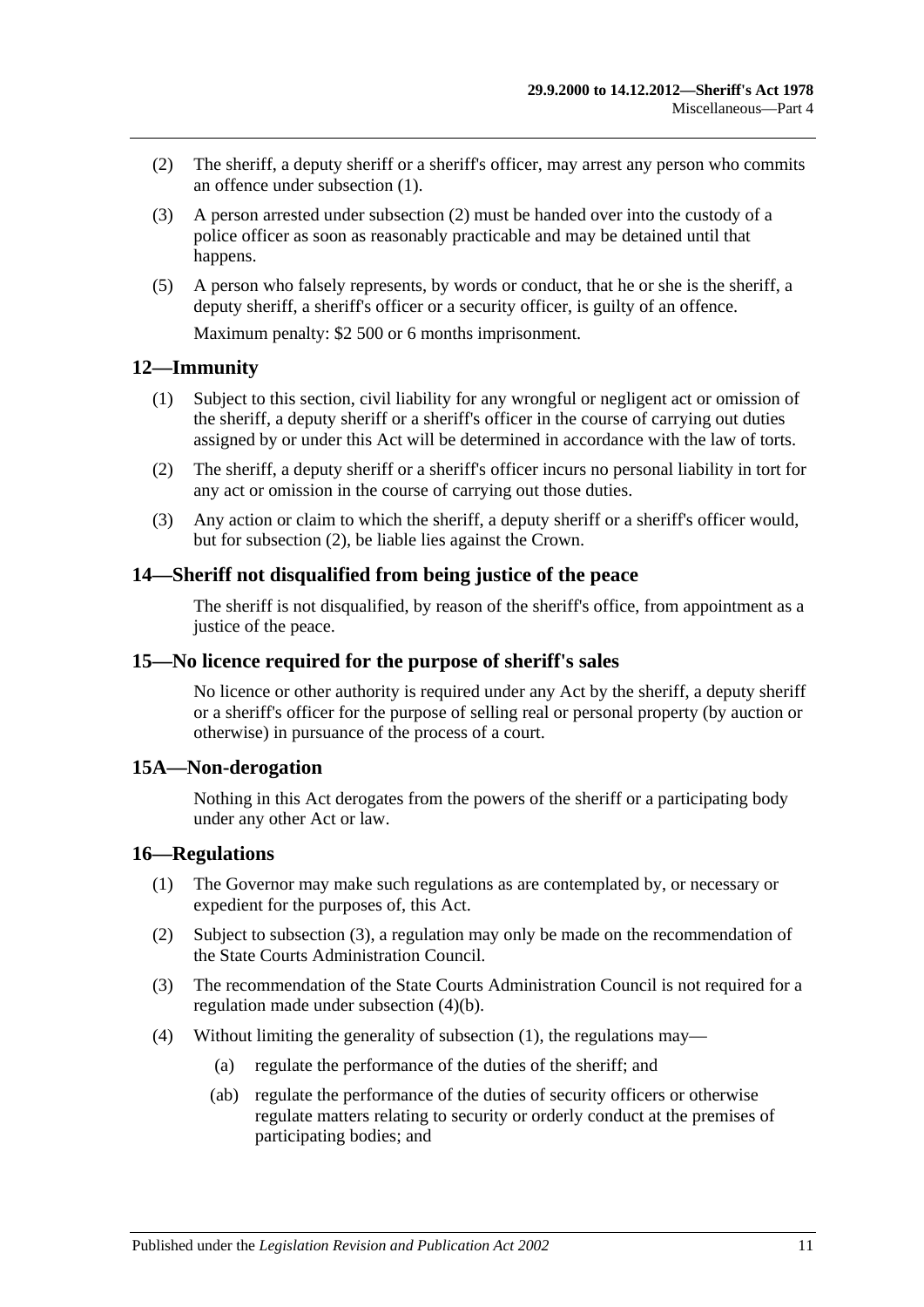- (ac) provide for the safe keeping of items surrendered or removed from a person's possession under this Act and for the disposal of any such items that remain unclaimed; and
- <span id="page-11-0"></span>(b) prescribe, and provide for the recovery of, fees and expenses payable to the sheriff in relation to the execution of process, the service of documents and any other duty of the sheriff under this Act or any other Act; and
- (c) provide for the settlement of disputes as to the amount payable in any case; and
- (d) provide for the giving of security for the payment of fees; and
- (e) prescribe conditions on which property seized in execution may be withdrawn from sale; and
- (f) impose fines, not exceeding \$2 500, for offences against the regulations.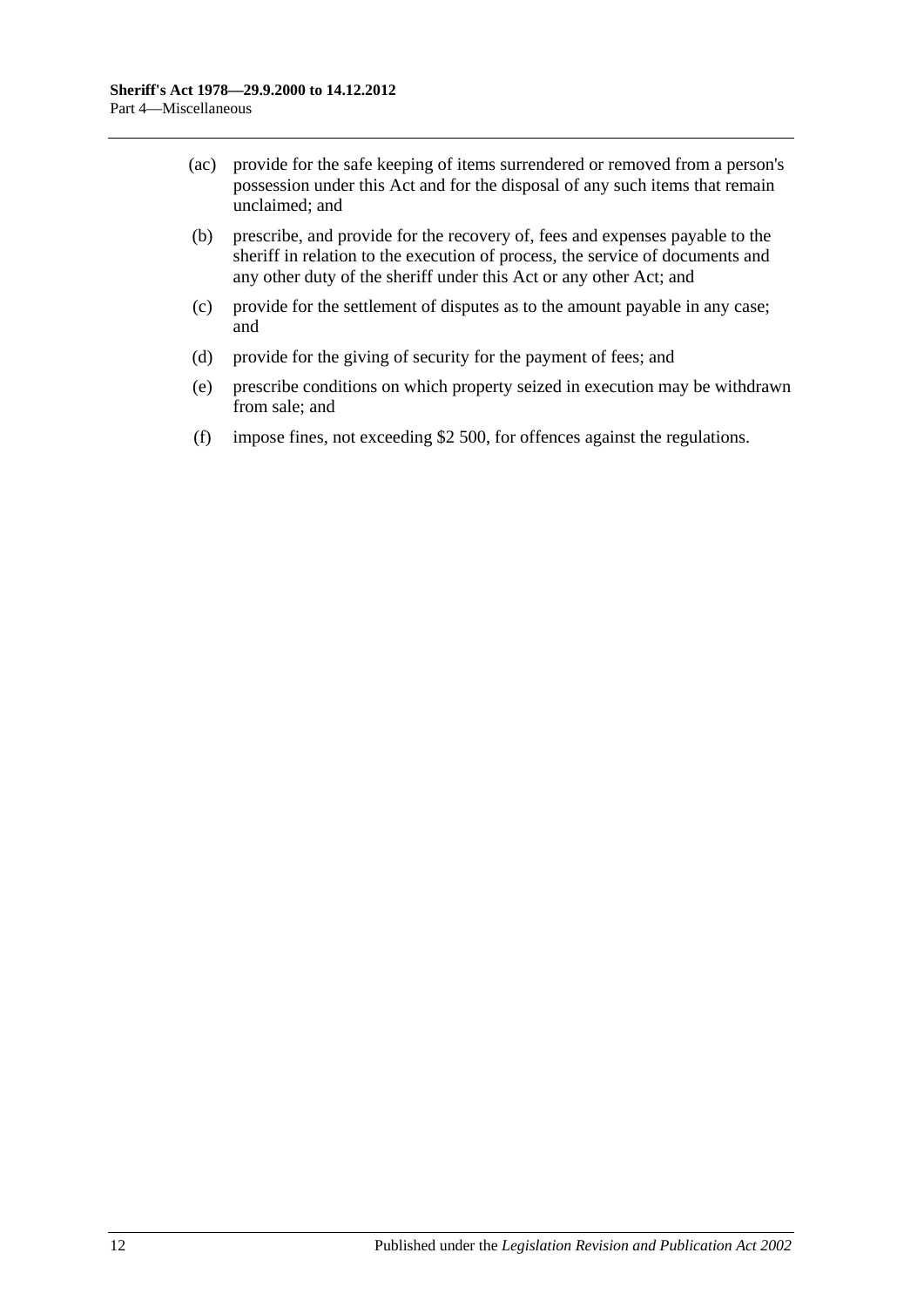## <span id="page-12-0"></span>**Legislative history**

## **Notes**

- Amendments of this version that are uncommenced are not incorporated into the text.
- Please note—References in the legislation to other legislation or instruments or to titles of bodies or offices are not automatically updated as part of the program for the revision and publication of legislation and therefore may be obsolete.
- Earlier versions of this Act (historical versions) are listed at the end of the legislative history.
- For further information relating to the Act and subordinate legislation made under the Act see the Index of South Australian Statutes or www.legislation.sa.gov.au.

## **Legislation amended by principal Act**

The *Sheriff's Act 1978* amended the following:

*Supreme Court Act 1935*

## **Principal Act and amendments**

New entries appear in bold.

| Year | N <sub>0</sub> | Title                                                                                               | Assent     | Commencement                                                           |
|------|----------------|-----------------------------------------------------------------------------------------------------|------------|------------------------------------------------------------------------|
| 1978 | -82            | Sheriff's Act 1978                                                                                  | 30.11.1978 | 6.7.1992 (Gazette 2.7.1992 p209)                                       |
| 1991 | 81             | <b>Sheriff's Act Amendment Act 1991</b>                                                             | 12.12.1991 | 6.7.1992 (Gazette 2.7.1992 p209)                                       |
| 1995 | 85             | <b>Statutes Amendment (Courts)</b><br><b>Administration Staff)</b> Act 1995                         | 30.11.1995 | Pt 6 (ss 13 & 14)-14.12.1995 ( <i>Gazette</i><br>14.12.1995 p1641)     |
| 1996 | -67            | <b>Statutes Amendment</b><br>(Attorney-General's Portfolio)<br>Act 1996                             | 15.8.1996  | Pt 15 (ss $27 - 29$ )-17.10.1996 ( <i>Gazette</i><br>17.10.1996 p1361) |
| 2000 | 49             | <b>Statutes Amendment and Repeal</b><br>(Security and Order at Courts and<br>Other Places) Act 2000 | 20.7.2000  | Pt 2 (ss $4-16$ ) & Sch $-29.9.2000$<br>(Gazette 28.9.2000 p2221)      |
| 2012 | -20            | Summary Offences (Weapons)<br>Amendment Act 2012                                                    | 24.5.2012  | Sch 1 (cl 3)-15.12.2012 (Gazette<br>15.11.2012 p5009)                  |

## **Provisions amended**

New entries appear in bold.

Entries that relate to provisions that have been deleted appear in italics.

| Provision       | How varied                      | Commencement |
|-----------------|---------------------------------|--------------|
| Long title      | substituted by $49/2000$ s 4    | 29.9.2000    |
| Pt <sub>1</sub> | heading inserted by 49/2000 s 5 | 29.9.2000    |
| s <sub>2</sub>  | deleted by $49/2000 s 16$ (Sch) | 29.9.2000    |
| s <sub>3</sub>  | amended by $81/1991 s3$         | 6.7.1992     |
|                 | deleted by $49/2000 s 16$ (Sch) | 29.9.2000    |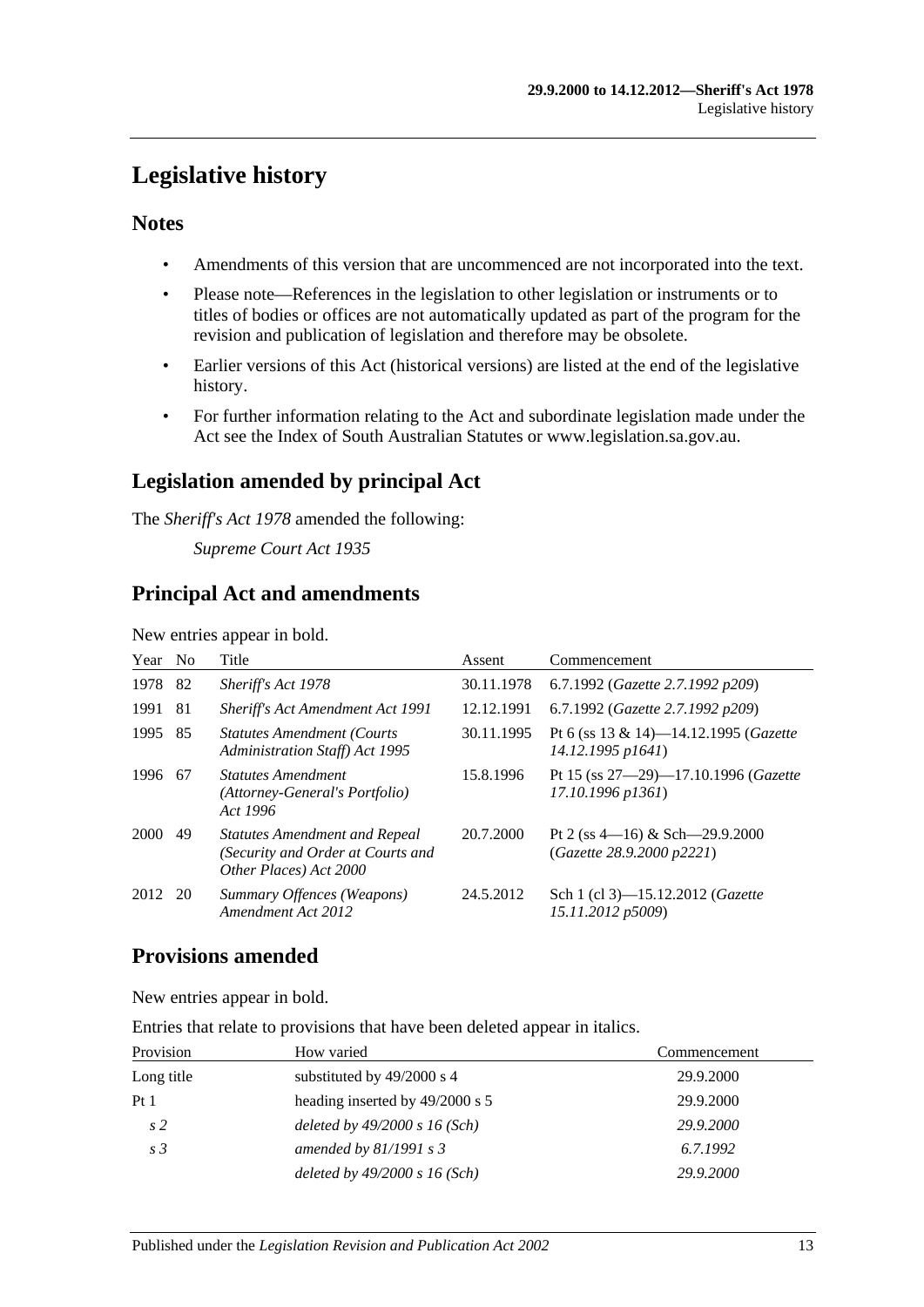#### s 4

|      | s(4(1))                             | s 4 redesignated as $s$ 4(1) by 49/2000 s 6(d) | 29.9.2000  |
|------|-------------------------------------|------------------------------------------------|------------|
|      | Administrator                       | inserted by $49/2000$ s $6(a)$                 | 29.9.2000  |
|      | court                               | substituted by $81/1991$ s $4(a)$              | 6.7.1992   |
|      |                                     | amended by 67/1996 s 27                        | 17.10.1996 |
|      |                                     | amended by $49/2000$ s $6(b)$                  | 29.9.2000  |
|      | judge                               | substituted by $81/1991$ s $4(b)$              | 6.7.1992   |
|      | participating body                  | inserted by $49/2000$ s $6(c)$                 | 29.9.2000  |
|      | premises of a<br>participating body | inserted by $49/2000$ s $6(c)$                 | 29.9.2000  |
|      | principal officer                   | inserted by $49/2000$ s $6(c)$                 | 29.9.2000  |
|      | proceedings                         | inserted by $49/2000$ s $6(c)$                 | 29.9.2000  |
|      | restricted item                     | inserted by $49/2000$ s $6(c)$                 | 29.9.2000  |
|      | security officer                    | inserted by $49/2000$ s $6(c)$                 | 29.9.2000  |
|      | s(4(2)                              | inserted by $49/2000$ s $6(d)$                 | 29.9.2000  |
| Pt 2 |                                     | heading inserted by 49/2000 s 7                | 29.9.2000  |
|      | s <sub>5</sub>                      | substituted by 81/1991 s 5                     | 6.7.1992   |
|      | $s\ 5(3)$                           | amended by 85/1995 s 13                        | 14.12.1995 |
|      | s <sub>6</sub>                      | substituted by 81/1991 s 5                     | 6.7.1992   |
|      | s(6(1))                             | amended by 85/1995 s 14(a)                     | 14.12.1995 |
|      | s(6(2))                             | amended by 85/1995 s 14(b)                     | 14.12.1995 |
|      | s 6(4)                              | amended by 49/2000 s 8                         | 29.9.2000  |
|      | s 7                                 |                                                |            |
|      | s $7(1)$ and $(3)$                  | amended by 49/2000 s 16 (Sch)                  | 29.9.2000  |
|      | s <sub>8</sub>                      | amended by 81/1991 s 6                         | 6.7.1992   |
|      |                                     | amended by 49/2000 s 16 (Sch)                  | 29.9.2000  |
|      | s <sub>9</sub>                      |                                                |            |
|      | $s \, 9(1)$                         | amended by 49/2000 ss 9, 16 (Sch)              | 29.9.2000  |
|      | $s \, 9(2)$                         | amended by 49/2000 s 16 (Sch)                  | 29.9.2000  |
| Pt 3 |                                     | inserted by 49/2000 s 10                       | 29.9.2000  |
| Pt 4 |                                     | heading inserted by 49/2000 s 11               | 29.9.2000  |
|      | s 10                                | substituted by 81/1991 s 7                     | 6.7.1992   |
|      |                                     | substituted by 49/2000 s 12                    | 29.9.2000  |
|      | s 11                                |                                                |            |
|      | s 11(1)                             | amended by $67/1996$ s $28(a)$ , (b)           | 17.10.1996 |
|      |                                     | substituted by $49/2000$ s $13(a)$             | 29.9.2000  |
|      | s 11(2)                             | amended by 49/2000 s 16 (Sch)                  | 29.9.2000  |
|      | s 11(3)                             | substituted by $49/2000$ s $13(b)$             | 29.9.2000  |
|      | $s\,II(4)$                          | deleted by $49/2000 s 13(c)$                   | 29.9.2000  |
|      | s 11(5)                             | inserted by $67/1996$ s $28(c)$                | 17.10.1996 |
|      |                                     | substituted by $49/2000$ s $13(d)$             | 29.9.2000  |
|      | s 12                                |                                                |            |
|      | s 12(1)                             | amended by 81/1991 s 8                         | 6.7.1992   |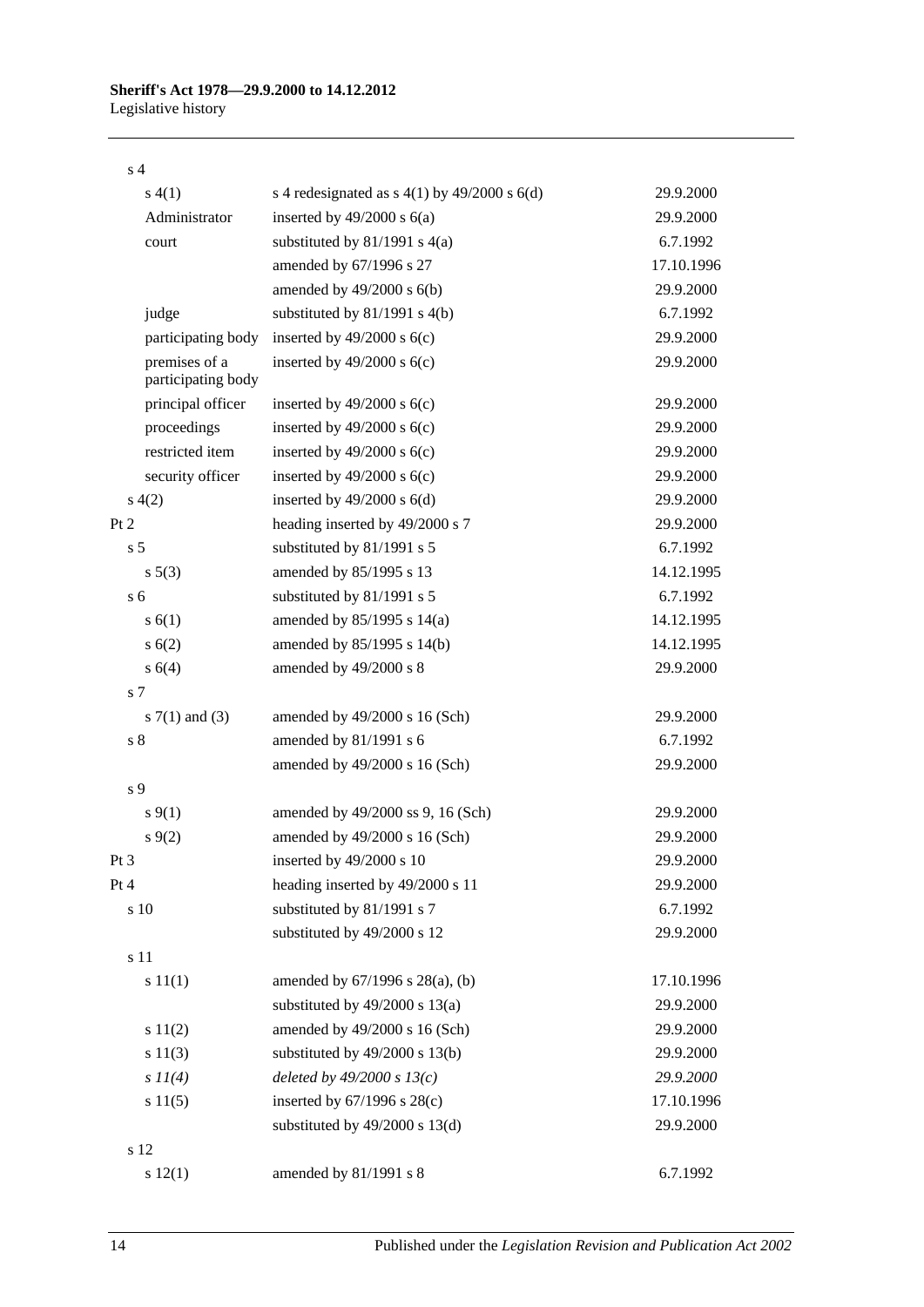|                 | amended by $49/2000$ s 16 (Sch)                       | 29.9.2000  |
|-----------------|-------------------------------------------------------|------------|
| $s\ 12(2)$      | amended by $81/1991$ s 8                              | 6.7.1992   |
| $s\ 12(3)$      | amended by $81/1991$ s 8                              | 6.7.1992   |
|                 | amended by $49/2000$ s 16 (Sch)                       | 29.9.2000  |
| s <sub>13</sub> | deleted by $49/2000 s 16$ (Sch)                       | 29.9.2000  |
| s <sub>14</sub> | amended by $49/2000$ s 16 (Sch)                       | 29.9.2000  |
| $s$ 15A         | inserted by $49/2000$ s 14                            | 29.9.2000  |
| s 16            |                                                       |            |
| s 16(1)–(3)     | inserted by $49/2000$ s $15(d)$                       | 29.9.2000  |
| s16(4)          | s 16 amended by 67/1996 s 29                          | 17.10.1996 |
|                 | s 16 amended by 49/2000 ss $15(a)$ —(c), 16 (Sch)     | 29.9.2000  |
|                 | s 16 redesignated as s $16(4)$ by $49/2000$ s $15(d)$ | 29.9.2000  |

## **Transitional etc provisions associated with Act or amendments**

### *Statutes Amendment (Courts Administration Staff) Act 1995*

### **20—Transitional provision**

(1) An appointment to a non-judicial office or position made or purportedly made before the commencement of this Act in accordance with an Act that is amended by this Act will be taken to have been duly made under the statutory provisions that, as amended by this Act, provide for the making of such an appointment as if this Act had been enacted and in force at the relevant time.

### *Statutes Amendment and Repeal (Security and Order at Courts and Other Places) Act 2000*

### **24—Transitional provision**

- (1) A person who was, immediately before the commencement of this section, employed as a court orderly subject to the *[Public Sector Management Act](http://www.legislation.sa.gov.au/index.aspx?action=legref&type=act&legtitle=Public%20Sector%20Management%20Act%201995) 1995* continues in employment as a sheriff's officer and member of the staff of the State Courts Administration Council and will be taken to have been appointed by the sheriff as a security officer.
- (2) A person who was, immediately before the commencement of this section, employed as a court orderly but not subject to the *[Public Sector Management Act](http://www.legislation.sa.gov.au/index.aspx?action=legref&type=act&legtitle=Public%20Sector%20Management%20Act%201995) 1995* continues in employment as a sheriff's officer appointed under s 6(3) of the *[Sheriff's Act](http://www.legislation.sa.gov.au/index.aspx?action=legref&type=act&legtitle=Sheriffs%20Act%201978) 1978* on the same terms and conditions as applied to the person's employment as a court orderly immediately before that commencement and will be taken to have been appointed by the sheriff as a security officer.
- (3) Nothing in this section—
	- (a) affects an employee's remuneration; or
	- (b) affects the existing or accrued entitlements of an employee; or
	- (c) interrupts continuity of service; or
	- (d) constitutes a retrenchment or redundancy.